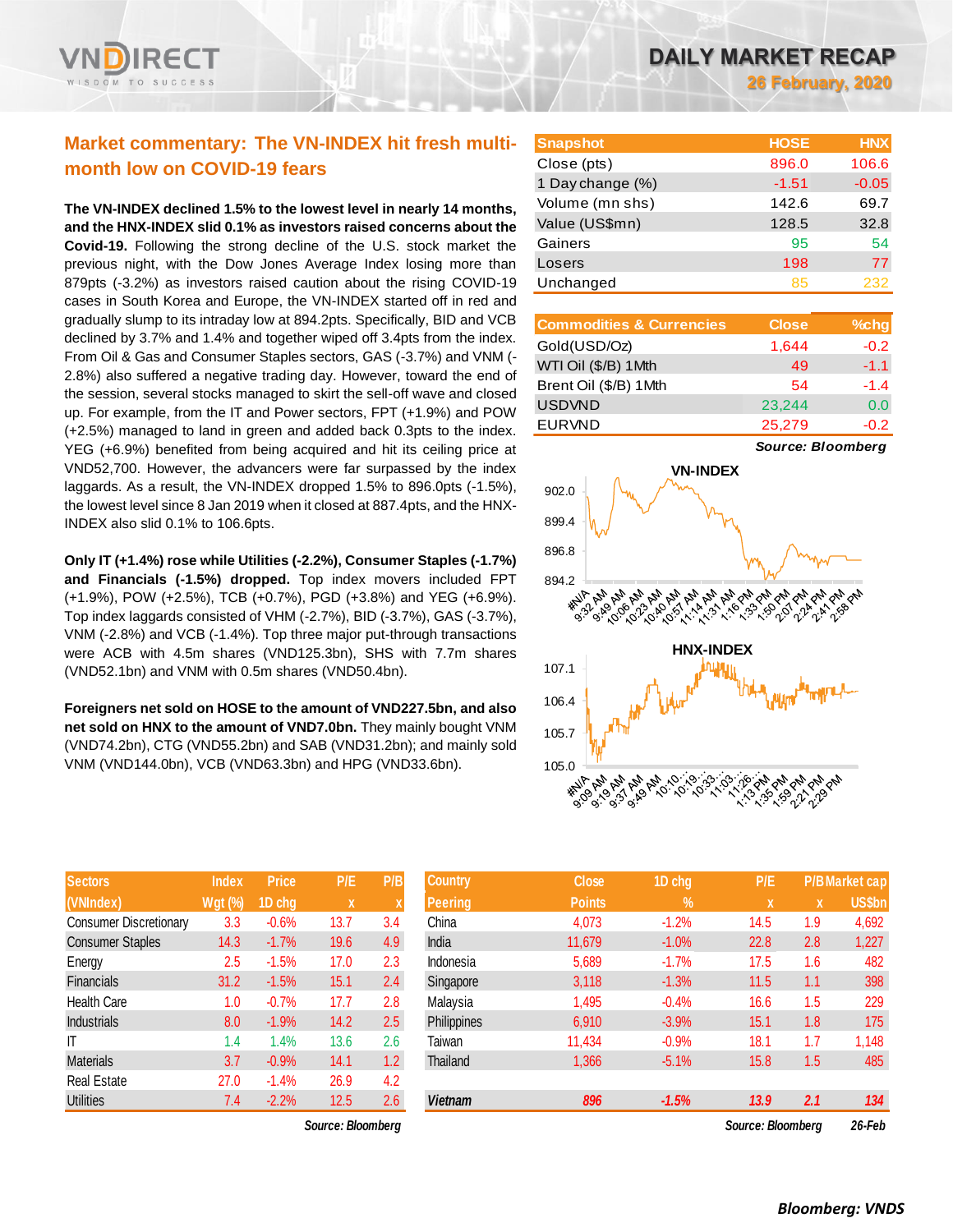

### **Market News**

**Oil rises back above US\$50 after plunging on U.S. virus warning.** Oil rallied back above US\$50 a barrel after plummeting more than 6% over the past two sessions on fears the fast-spreading coronavirus will take a major toll on global economic growth. Futures in New York rose as much as 1% after lurching lower on Tuesday as the U.S. Centers for Disease Control and Prevention warned Americans to brace for a domestic outbreak that would cause significant disruptions to daily life. South Korean cases topped 1,000 and there have been 10 deaths in Italy as the virus spreads rapidly around the world. *(Bloomberg)*

**U.S. ties expand on back of power plans.** Vietnam is diversifying its sources of power in the direction of reducing coal-fired power and raising the share of renewable energy and liquefied natural gas-based power, creating a new race for investors. The newly-granted \$4 billion liquefied natural gas (LNG) Bac Lieu facility, developed by Singapore's Delta Offshore Energy in the Mekong Delta province of Bac Lieu, has a total capacity of up to 3,200MW, with 100ha of sea surface area and 40ha of land, as well as a floating station to receive and store between 150,000 and 175,000 cubic metres of LNG in the form of a gas recycling station. "Delta Offshore Energy's Bac Lieu project addresses Vietnam's need for an LNG import terminal to provide access to growing the LNG industry as a feedstock for electricity generation," said Bobby Quintos, engineering managing director for Delta Offshore. "This move will allow the Vietnamese government to have a stronger relationship with the US market and the long-term stability of the Henry Hub Index, which fits perfectly with the Vietnamese National Power Development Plan VII (PDP7)." Under PDP7, for Vietnam's industry development up to 2025 with a vision toward 2035 approved by the prime minister in 2017, the country will likely buy from one to four billion cubic metres of LNG per year in the 2021-2025 period. The purchase will increase as the government builds up an eighth power master plan in order to adapt to new situations and energy demands. John Rockhold, chairman of the Vietnam Business Forum's Power and Energy Working Group, told VIR that the shift from coal to gas in energy planning is important in terms of Vietnam's energy security, reliability of the electricity system, and greenhouse gas emissions reductions. A second objective with imports of LNG from today's largest producer, the US, would be to use these sales to work towards the balance trade between Vietnam and the States, which is growing ever higher. Besides this project, more investors are showing ambitions to pour billions of dollars into LNG-to-power projects in Vietnam, including AES, Gen X Energy, and staterun PetroVietnam. Late last year, the American AES Corporation jointly signed an MoU on the implementation of the Son My 2 combined cycle gas turbine (CCGT) power plant with total capacity of 2.2GW, and will be located in the central province of Binh Thuan. The \$1.7 billion plant will have a 20-year contract with the Vietnamese government. "The Son My 2 CCGT and Son My LNG terminal are excellent examples of the continued partnership between the US and Vietnam," explained AES CEO David Stone. "We strongly believe that the implementation of these two projects will substantially contribute to the bilateral trade and investment relationship between the two countries, while at the same time creating jobs and supporting Vietnam to move toward a cleaner energy future." Globalinx Group, specialising in assisting and supporting companies in their international business development plans for Asia, said that more and more enterprises, particularly from the US, are showing interest in selling and distributing LNG to Vietnam. This is due to the great demand as well as the trend from coal-fired to LNG power and renewables, feeding about 10 per cent demand peryear for the power sector. The need for energy as part of Vietnam's sustainable growth is expected to increase significantly in the coming years, as LNG imports are needed to fill the gas supplydemand gap being created by the decline in domestic gas production. However, Rockhold said that some LNG-based initiatives will not start importing until 2025 and beyond. He stressed that the expansion of LNG as a fuel source for power stations will be dependent on the creation of a network of regasification terminals. A recently-completed report for the International Finance Corporation demonstrates that the Vietnamese coastline has many suitable locations for use of floating storage and regasification units (FSRU) and the installation of LNG import terminals, both onshore and offshore. "Whether and how Vietnam uses such FSRUs will be determined based on financial feasibility studies matched to geography, expected size, and throughput capacity," Rockhold explained. "None have so far been planned. Their value is in their capacity for rapid deployment, especially to existing gas power plants.". In the same viewpoint, Delta Offshore Energy noted the required transmission interconnection of the project will establish a necessary energy backbone to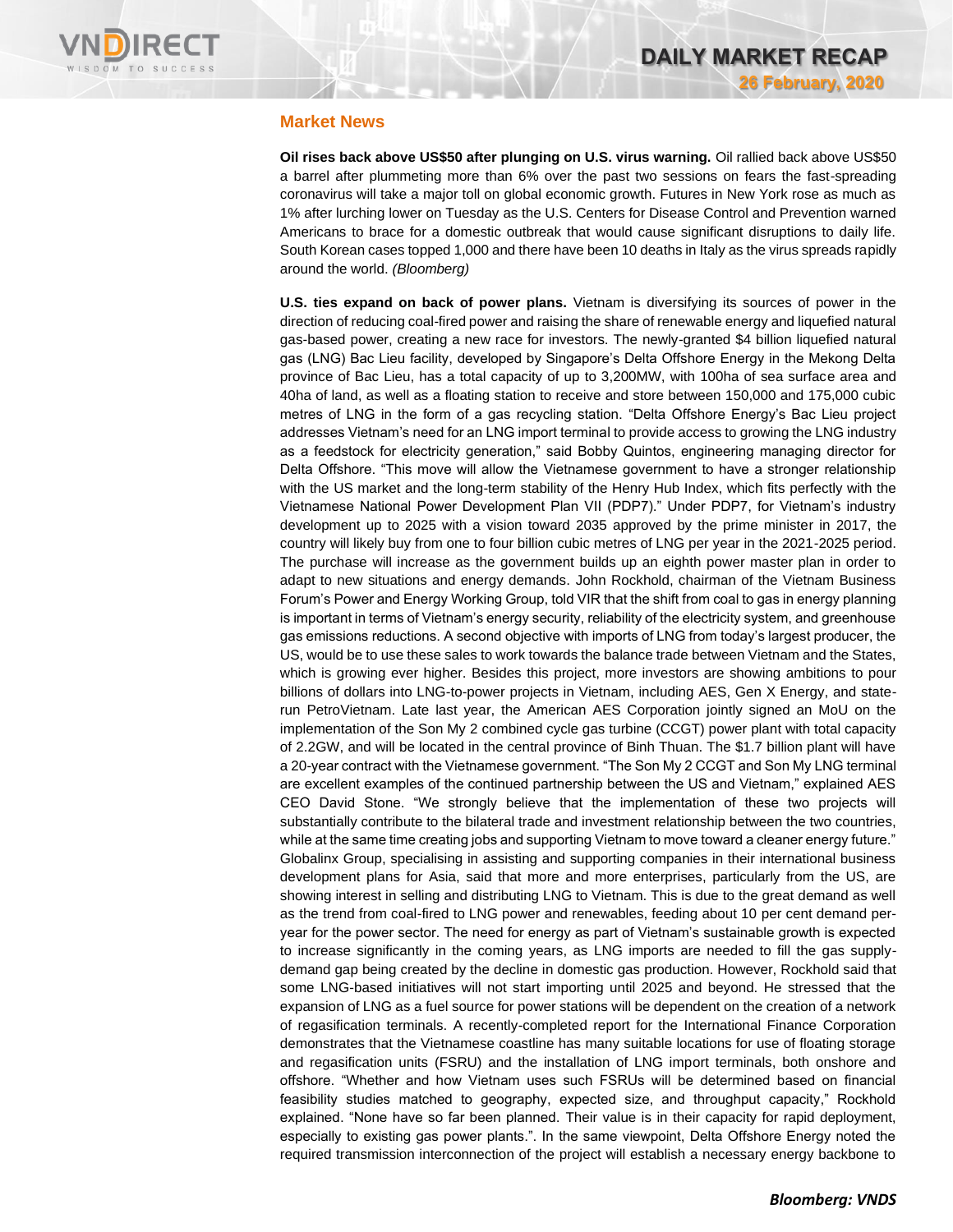



the socio-economic development and sustainability of Bac Lieu and the surrounding Mekong Delta. *(Vietnamnet.vn)*

# **Notable Corporate Events**

**Vinaconex Power Development & Construstion Investment JSC (VCP VN-UPCoM) - Ownership changes:** A Vietnamese private investor has just spent around VND630bn to purchase nearly 11.5m shares from VCP, the Hanoi Stock Exchange (HSX) said. The purchase meant the investor now owns 20.2% of the company. *(Cafef.vn)*

*<to be continued>*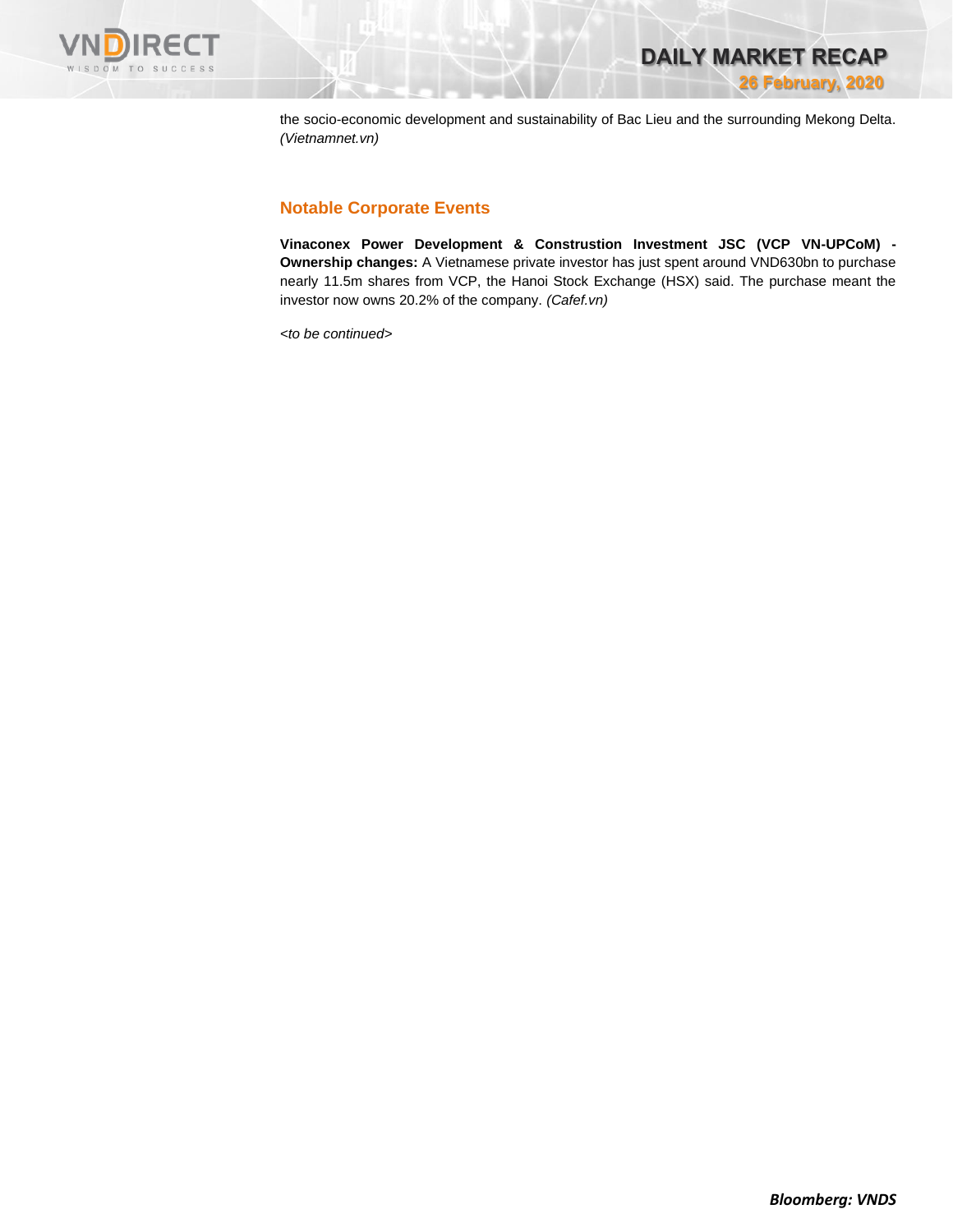### **VN RECT** WISDOM TO SUCCESS

# **DAILY MARKET RECAP**

**26 February, 2020**

# **COVERAGE SUMMARY**

| Ticker          | <b>Close price</b> | <b>Adjusted target</b><br>price | <b>Dividend yield</b> | <b>Potential return</b> | <b>Rating</b> | <b>Latest report</b> |
|-----------------|--------------------|---------------------------------|-----------------------|-------------------------|---------------|----------------------|
| PC <sub>1</sub> | 14,650             | 24,500                          | 0.0%                  | 67.2%                   | <b>ADD</b>    | <b>Link</b>          |
| <b>LPB</b>      | 6,900              | 10,000                          | 0.0%                  | 44.9%                   | <b>ADD</b>    | Link                 |
| <b>NLG</b>      | 24,700             | 39,600                          | 2.0%                  | 62.4%                   | <b>ADD</b>    | Link                 |
| <b>ACV</b>      | 52,600             | 105,000                         | 0.0%                  | 99.6%                   | ADD           | <b>Link</b>          |
| <b>DPM</b>      | 11,950             | 15,800                          | 8.4%                  | 40.6%                   | <b>ADD</b>    | Link                 |
| QNS             | 26,300             | 44,300                          | 1.9%                  | 70.4%                   | ADD           | Link                 |
| <b>LTG</b>      | 17,600             | 27,300                          | 9.1%                  | 64.2%                   | <b>ADD</b>    | Link                 |
| VCB             | 85,000             | 92,200                          | 0.9%                  | 9.4%                    | <b>HOLD</b>   | <b>Link</b>          |
| <b>MBB</b>      | 20,500             | 34,300                          | 2.9%                  | 70.2%                   | <b>ADD</b>    | Link                 |
| <b>VPB</b>      | 28,300             | 21,200                          | 0.0%                  | $-25.1%$                | <b>REDUCE</b> | Link                 |
| <b>TCM</b>      | 18,250             | 28,200                          | 2.9%                  | 57.4%                   | ADD           | Link                 |
| <b>HPG</b>      | 22,750             | 29,700                          | 0.0%                  | 30.5%                   | ADD           | Link                 |
| <b>PVT</b>      | 12,300             | 21,000                          | 8.5%                  | 79.2%                   | <b>ADD</b>    | <b>Link</b>          |
| <b>STK</b>      | 18,800             | 22,400                          | 8.0%                  | 27.1%                   | ADD           | <b>Link</b>          |
| <b>AAA</b>      | 12,600             | 25,300                          | 16.1%                 | 116.9%                  | <b>ADD</b>    | Link                 |
| <b>PNJ</b>      | 83,000             | 88,000                          | 2.8%                  | 8.8%                    | <b>HOLD</b>   | Link                 |
| <b>KDH</b>      | 24,500             | 28,300                          | 2.0%                  | 17.5%                   | <b>ADD</b>    | Link                 |
| <b>DCM</b>      | 6,090              | 8,900                           | 14.8%                 | 60.9%                   | ADD           | Link                 |
| <b>VTP</b>      | 120,500            | 111,000                         | 1.2%                  | $-6.6%$                 | <b>HOLD</b>   | Link                 |
| ACB             | 24,600             | 30,400                          | 4.1%                  | 27.6%                   | ADD           | <b>Link</b>          |
| GAS             | 79,900             | 95,700                          | 5.1%                  | 24.8%                   | <b>ADD</b>    | Link                 |
| <b>PVS</b>      | 15,400             | 24,100                          | 4.6%                  | 61.0%                   | ADD           | Link                 |
| <b>PVD</b>      | 12,200             | 19,600                          | 0.0%                  | 60.7%                   | ADD           | <b>Link</b>          |
| <b>MSH</b>      | 41,000             | 51,600                          | 8.5%                  | 34.4%                   | <b>ADD</b>    | Link                 |
| <b>MWG</b>      | 106,200            | 170,600                         | 1.4%                  | 62.1%                   | <b>ADD</b>    | Link                 |
| <b>POW</b>      | 10,200             | 16,700                          | 0.0%                  | 63.7%                   | ADD           | Link                 |
| тсв             | 22,350             | 27,400                          | 0.0%                  | 22.6%                   | ADD           | $Link$               |
| <b>PPC</b>      | 28,000             | 27,879                          | 9.0%                  | 8.5%                    | <b>HOLD</b>   | Link                 |
| <b>VIB</b>      | 17,800             | 21,200                          | 2.8%                  | 21.9%                   | ADD           | $Link$               |
| <b>KBC</b>      | 14,600             | 17,500                          | 6.8%                  | 26.7%                   | ADD           | Link                 |
| <b>VNM</b>      | 105,000            | 155,600                         | 4.3%                  | 52.5%                   | <b>ADD</b>    | $Link$               |
| <b>VHM</b>      | 80,900             | 104,300                         | 1.2%                  | 30.1%                   | ADD           | Link                 |
| <b>VJC</b>      | 125,000            | 142,200                         | 2.4%                  | 16.2%                   | ADD           | Link                 |
| <b>VHC</b>      | 32,000             | 39,700                          | 3.2%                  | 27.2%                   | ADD           | Link                 |
| <b>VRE</b>      | 29,000             | 42,600                          | 0.0%                  | 46.9%                   | ADD           | Link                 |
| <b>GMD</b>      | 18,900             | 29,500                          | 0.0%                  | 56.1%                   | ADD           | Link                 |
| <b>DBC</b>      | 19,700             | 30,700                          | 2.6%                  | 58.4%                   | ADD           | $Link$               |
| <b>FPT</b>      | 55,000             | 74,000                          | 3.6%                  | 38.2%                   | ADD           | $Link$               |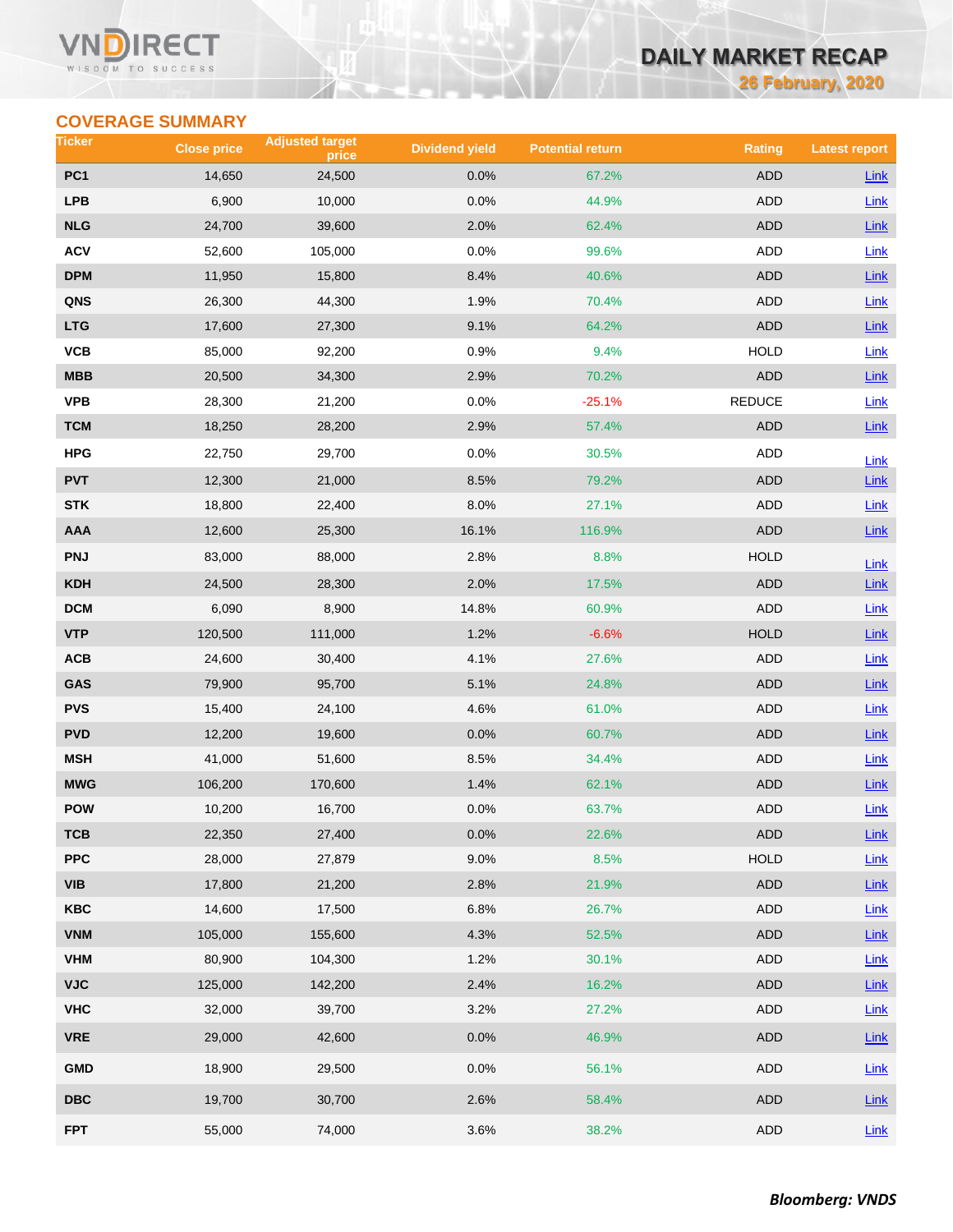# **MARKET MOVEMENTS**

WISDOM TO SUCCESS

**RECT** 

|                    |              | <b>HOSE</b> |         |         |            |                    |              | <b>HNX</b> |         |         |            |
|--------------------|--------------|-------------|---------|---------|------------|--------------------|--------------|------------|---------|---------|------------|
| <b>Top gainers</b> |              |             |         |         | <b>VND</b> | <b>Top gainers</b> |              |            |         |         | <b>VND</b> |
| <b>Ticker</b>      | Last         | Chg         | $%$ chg | Vol.    | Index      | Ticker             | Last         | Chg        | $%$ chg | Vol.    | Index      |
|                    | <b>Price</b> |             |         |         | impact     |                    | <b>Price</b> |            |         |         | impact     |
| <b>VRC</b>         | 6.950        | 450         | 6.92    | 526.110 | 0.007      | <b>HKB</b>         | 700          | 100        | 16.67   | 103.200 | 0.004      |
| <b>YEG</b>         | 52,700       | 3,400       | 6.90    | 67,640  | 0.031      | <b>DST</b>         | 1,000        | 100        | 11.11   | 903.600 | 0.003      |
| TCO                | 11,650       | 750         | 6.88    | 20      | 0.004      | <b>APS</b>         | 3,300        | 300        | 10.00   | 1.08MLN | 0.007      |
| <b>PIT</b>         | 4,040        | 260         | 6.88    | 480     | 0.001      | <b>KVC</b>         | 1,100        | 100        | 10.00   | 3,100   | 0.005      |
| <b>SMA</b>         | 14,850       | 950         | 6.83    | 10      | 0.005      | <b>MEC</b>         | 1,100        | 100        | 10.00   | 1,000   | 0.000      |

| <b>Top losers</b> |                      |          |         |         | <b>VND</b>      | <b>Top losers</b> |                      |          |          |         | <b>VND</b>      |  |  |
|-------------------|----------------------|----------|---------|---------|-----------------|-------------------|----------------------|----------|----------|---------|-----------------|--|--|
| <b>Ticker</b>     | Last<br><b>Price</b> | Chg      | $%$ chg | Vol.    | Index<br>impact | Ticker            | Last<br><b>Price</b> | Chg      | $%$ chg  | Vol.    | Index<br>impact |  |  |
| <b>SRF</b>        | 13,950               | $-1.050$ | $-7.00$ | 2.140   | $-0.010$        | <b>PVX</b>        | 900                  | $-100$   | $-10.00$ | 162.000 | $-0.020$        |  |  |
| <b>PJT</b>        | 11,350               | $-850$   | $-6.97$ | 110     | $-0.004$        | <b>SMT</b>        | 17,600               | $-1.900$ | $-9.74$  | 800     | $-0.004$        |  |  |
| <b>FIT</b>        | 7.490                | $-560$   | $-6.96$ | 1.41MLN | $-0.041$        | <b>BXH</b>        | 9.300                | $-1.000$ | $-9.71$  | 1.000   | $-0.001$        |  |  |
| <b>DHM</b>        | 3,750                | $-280$   | $-6.95$ | 17.610  | $-0.003$        | <b>MBG</b>        | 14,900               | $-1,600$ | $-9.70$  | 425.200 | $-0.031$        |  |  |
| <b>NAV</b>        | 16.750               | $-1,250$ | $-6.94$ | 3.480   | $-0.003$        | <b>HBS</b>        | 1.900                | $-200$   | $-9.52$  | 100     | $-0.002$        |  |  |

|               | <b>Top index movers</b> |       |         |         |              |  |  |  |  |  |  |  |
|---------------|-------------------------|-------|---------|---------|--------------|--|--|--|--|--|--|--|
| <b>Ticker</b> | Last                    | Cha   | $%$ chq | Vol.    | <b>Index</b> |  |  |  |  |  |  |  |
|               | <b>Price</b>            |       |         |         | impact       |  |  |  |  |  |  |  |
| <b>FPT</b>    | 55,000                  | 1,000 | 1.85    | 3.22MLN | 0.197        |  |  |  |  |  |  |  |
| <b>POW</b>    | 10,200                  | 250   | 2.51    | 2.28MLN | 0.170        |  |  |  |  |  |  |  |
| <b>TCB</b>    | 22,350                  | 150   | 0.68    | 2.24MLN | 0.153        |  |  |  |  |  |  |  |
| <b>PGD</b>    | 39,400                  | 1,450 | 3.82    | 10      | 0.038        |  |  |  |  |  |  |  |
| <b>YEG</b>    | 52,700                  | 3,400 | 6.90    | 67,640  | 0.031        |  |  |  |  |  |  |  |

| <b>Top index laggers</b> | <b>VND</b>   |          |         |         |              |
|--------------------------|--------------|----------|---------|---------|--------------|
| <b>Ticker</b>            | Last         | Cha      | %chq    | Vol.    | <b>Index</b> |
|                          | <b>Price</b> |          |         |         | impact       |
| <b>VHM</b>               | 80,900       | $-2,200$ | $-2.65$ | 651,880 | $-2.143$     |
| <b>BID</b>               | 47,000       | $-1,800$ | $-3.69$ | 626,350 | $-2.105$     |
| <b>GAS</b>               | 79,900       | $-3,100$ | $-3.73$ | 478.410 | $-1.725$     |
| <b>VNM</b>               | 105,000      | $-3,000$ | $-2.78$ | 1.35MLN | $-1.519$     |
| <b>VCB</b>               | 85,000       | $-1,200$ | $-1.39$ | 1.16MLN | $-1.294$     |

| <b>VND</b><br><b>Top liquidity</b> |              |          |         |         |          | <b>Top liquidity</b> |              |        |         |                   | <b>VND</b>   |
|------------------------------------|--------------|----------|---------|---------|----------|----------------------|--------------|--------|---------|-------------------|--------------|
| <b>Ticker</b>                      | Last         | Chg      | $%$ chg | Val.    | Index    | <b>Ticker</b>        | Last         | Chg    | $%$ chg | Val.              | <b>Index</b> |
|                                    | <b>Price</b> |          |         | (VNDbn) | impact   |                      | <b>Price</b> |        |         | (VNDbn)           | impact       |
| <b>FPT</b>                         | 55,000       | 1.000    | 1.85    | 176     | 0.197    | <b>SHB</b>           | 8.000        | 700    | 9.59    | 236               | 0.934        |
| <b>CTG</b>                         | 25,800       | $-300$   | $-1.15$ | 161     | $-0.325$ | <b>ACB</b>           | 24,600       | $-500$ | $-1.99$ | 112               | $-0.805$     |
| <b>VNM</b>                         | 105,000      | $-3,000$ | $-2.78$ | 143     | $-1.519$ | <b>NVB</b>           | 8,900        | 0      | 0.00    | 26                | 0.000        |
| <b>VPB</b>                         | 28,300       | 0        | 0.00    | 118     | 0.000    | TIG                  | 7,300        | $-300$ | $-3.95$ | 22                | $-0.023$     |
| <b>MWG</b>                         | 106,200      | $-800$   | $-0.75$ | 116     | $-0.105$ | <b>PVS</b>           | 15,400       | $-300$ | $-1.91$ | 20                | $-0.073$     |
|                                    |              |          |         |         |          |                      |              |        |         | Source: Bloomberg |              |

*Source: Bloomberg*

|                    |              | <b>HOSE</b> |         |         |              |               |                           | <b>HNX</b> |         |         |        |  |  |  |            |  |  |  |
|--------------------|--------------|-------------|---------|---------|--------------|---------------|---------------------------|------------|---------|---------|--------|--|--|--|------------|--|--|--|
| <b>Top gainers</b> |              |             |         |         |              |               | <b>VND</b><br>Top gainers |            |         |         |        |  |  |  | <b>VND</b> |  |  |  |
| Ticker             | Last         | Chg         | $%$ chg | Vol.    | <b>Index</b> | <b>Ticker</b> | Last                      | Chg        | $%$ chg | Vol.    | Index  |  |  |  |            |  |  |  |
|                    | <b>Price</b> |             |         |         | impact       |               | <b>Price</b>              |            |         |         | impact |  |  |  |            |  |  |  |
| VRC                | 6,950        | 450         | 6.92    | 526.110 | 0.007        | <b>HKB</b>    | 700                       | 100        | 16.67   | 103,200 | 0.004  |  |  |  |            |  |  |  |
| YEG                | 52,700       | 3,400       | 6.90    | 67,640  | 0.031        | <b>DST</b>    | 1,000                     | 100        | 11.11   | 903,600 | 0.003  |  |  |  |            |  |  |  |
| TCO                | 11,650       | 750         | 6.88    | 20      | 0.004        | <b>APS</b>    | 3,300                     | 300        | 10.00   | 1.08MLN | 0.007  |  |  |  |            |  |  |  |
| <b>PIT</b>         | 4,040        | 260         | 6.88    | 480     | 0.001        | <b>KVC</b>    | 1,100                     | 100        | 10.00   | 3,100   | 0.005  |  |  |  |            |  |  |  |
| <b>SMA</b>         | 14,850       | 950         | 6.83    | 10      | 0.005        | MEC           | 1,100                     | 100        | 10.00   | 1,000   | 0.000  |  |  |  |            |  |  |  |
|                    |              |             |         |         |              |               |                           |            |         |         |        |  |  |  |            |  |  |  |

|              |          |         |         | <b>VND</b>   | <b>Top losers</b> |              |          |          |         | <b>VND</b>   |
|--------------|----------|---------|---------|--------------|-------------------|--------------|----------|----------|---------|--------------|
| Last         | Chg      | $%$ chq | Vol.    | <b>Index</b> | Ticker            | Last         | Chg      | $%$ chg  | Vol.    | <b>Index</b> |
| <b>Price</b> |          |         |         | impact       |                   | <b>Price</b> |          |          |         | impact       |
| 13.950       | $-1,050$ | $-7.00$ | 2,140   | $-0.010$     | <b>PVX</b>        | 900          | $-100$   | $-10.00$ | 162.000 | $-0.020$     |
| 11,350       | $-850$   | $-6.97$ | 110     | $-0.004$     | <b>SMT</b>        | 17,600       | $-1.900$ | $-9.74$  | 800     | $-0.004$     |
| 7.490        | $-560$   | $-6.96$ | 1.41MLN | $-0.041$     | <b>BXH</b>        | 9.300        | $-1.000$ | $-9.71$  | 1.000   | $-0.001$     |
| 3,750        | $-280$   | $-6.95$ | 17.610  | $-0.003$     | <b>MBG</b>        | 14,900       | $-1,600$ | $-9.70$  | 425.200 | $-0.031$     |
| 16,750       | $-1,250$ | $-6.94$ | 3,480   | $-0.003$     | <b>HBS</b>        | 1,900        | $-200$   | $-9.52$  | 100     | $-0.002$     |
|              |          |         |         |              |                   |              |          |          |         |              |

|            | <b>Top index movers</b> |       |      |         | <b>VND</b>   | Top index movers |              | <b>VND</b> |      |                |              |
|------------|-------------------------|-------|------|---------|--------------|------------------|--------------|------------|------|----------------|--------------|
| Ticker     | Last                    | Chg   | %chq | Vol.    | <b>Index</b> | Ticker           | Last         | Chg        | %chq | Vol.           | <b>Index</b> |
|            | <b>Price</b>            |       |      |         | impact       |                  | <b>Price</b> |            |      |                | impact       |
| FPT        | 55,000                  | 1.000 | 1.85 | 3.22MLN | 0.197        | <b>SHB</b>       | 8.000        | 700        |      | 9.59 30.51 MLN | 0.934        |
| <b>POW</b> | 10,200                  | 250   | 2.51 | 2.28MLN | 0.170        | IDJ              | 18,300       | 1,600      | 9.58 | 857.100        | 0.050        |
| тсв        | 22,350                  | 150   | 0.68 | 2.24MLN | 0.153        | <b>SHS</b>       | 6,900        | 200        | 2.99 | 939.400        | 0.030        |
| PGD        | 39.400                  | 1.450 | 3.82 | 10      | 0.038        | VIF              | 17,900       | 700        | 4.07 | 400            | 0.025        |
| YEG        | 52,700                  | 3,400 | 6.90 | 67,640  | 0.031        | IVS              | 9,000        | 800        | 9.76 | 55.100         | 0.020        |
|            |                         |       |      |         |              |                  |              |            |      |                |              |

|            | <b>Top index laggers</b> |          |         |         | <b>VND</b>             | <b>Top index laggers</b> |                      |          |         |         |                        |
|------------|--------------------------|----------|---------|---------|------------------------|--------------------------|----------------------|----------|---------|---------|------------------------|
| Ticker     | Last<br><b>Price</b>     | Cha      | $%$ chg | Vol.    | <b>Index</b><br>impact | Ticker                   | Last<br><b>Price</b> | Chg      | $%$ chg | Vol.    | <b>Index</b><br>impact |
| VHM        | 80.900                   | $-2.200$ | $-2.65$ | 651.880 | $-2.143$               | <b>ACB</b>               | 24.600               | $-500$   | $-1.99$ | 4.52MLN | $-0.805$               |
| <b>BID</b> | 47.000                   | $-1.800$ | $-3.69$ | 626,350 | $-2.105$               | <b>PVS</b>               | 15.400               | $-300$   | $-1.91$ | 1.27MLN | $-0.073$               |
| GAS        | 79.900                   | $-3.100$ | $-3.73$ | 478.410 | $-1.725$               | VCS                      | 67.000               | $-1.000$ | $-1.47$ | 157.900 | $-0.033$               |
| <b>VNM</b> | 105.000                  | $-3.000$ | $-2.78$ | 1.35MLN | $-1.519$               | <b>MBG</b>               | 14,900               | $-1.600$ | $-9.70$ | 425.200 | $-0.031$               |
| VCB        | 85,000                   | $-1.200$ | $-1.39$ | 1.16MLN | $-1.294$               | TIG                      | 7.300                | $-300$   | $-3.95$ | 3.00MLN | $-0.023$               |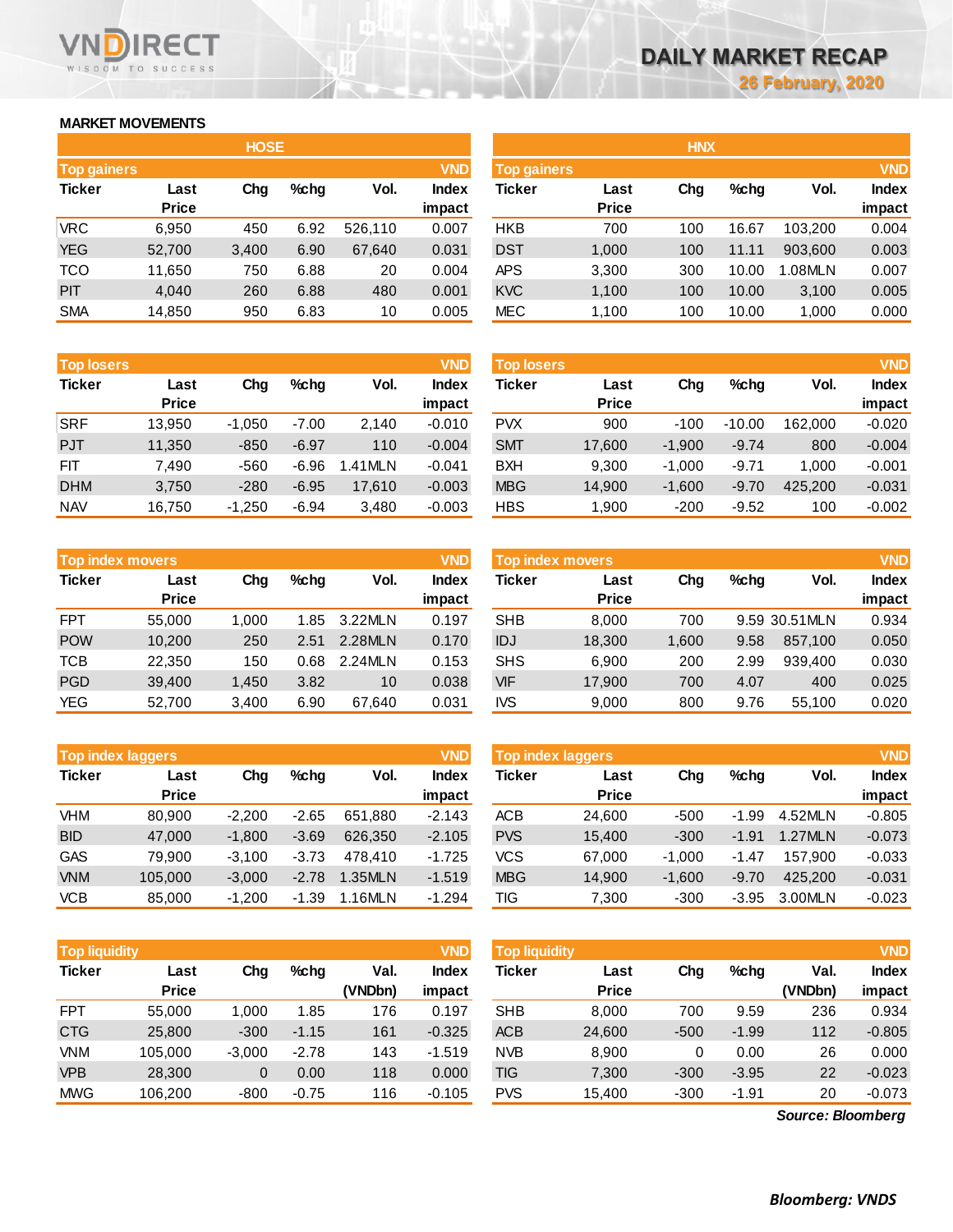

## **FOREIGN ACTIVITIES**

| <b>Volume (Mn'shs)</b> | <b>HOSE</b> | <b>HNX</b> | <b>Value (VND'bn)</b> | <b>HOSE</b> | <b>HNX</b> |
|------------------------|-------------|------------|-----------------------|-------------|------------|
| <b>BUY</b>             | 8.3         | 1.2        | <b>BUY</b>            | 339.0       | 17.5       |
| % of market            | 6.2%        | $1.8\%$    | % of market           | 11.9%       | 2.3%       |
| <b>SELL</b>            | 14.4        | 2.4        | <b>SELL</b>           | 566.5       | 24.4       |
| % of market            | 10.7%       | 3.4%       | % of market           | 20.0%       | 3.2%       |
| <b>NET BUY (SELL)</b>  | (6.1)       | (1.1)      | <b>NET BUY (SELL)</b> | (227.5)     | (7.0)      |

*Source: HSX, HNX*



## **Foreign net buy/sell (30 days) in VND'bn**

| <b>YTD ACCUMULATION</b> |             |            |                       |             |                                    |
|-------------------------|-------------|------------|-----------------------|-------------|------------------------------------|
| <b>Volume (MIn'shs)</b> | <b>HOSE</b> | <b>HNX</b> | Value (VND'bn)        | <b>HOSE</b> | <b>HNX</b>                         |
| <b>BUY</b>              | 632.5       | 20.1       | <b>BUY</b>            | 23,778.9    | 270.4                              |
| % of market             | 9.1%        | $1.6\%$    | % of market           | 17.3%       | 0.2%                               |
| <b>SELL</b>             | 718.6       | 43.7       | <b>SELL</b>           | 24,309.6    | 527.3                              |
| % of market             | 10.3%       | 3.5%       | % of market           | 17.7%       | 0.3%                               |
| <b>NET BUY (SELL)</b>   | (86.1)      | (23.6)     | <b>NET BUY (SELL)</b> | (531)       | (256.9)<br><b>Source: HSX, HNX</b> |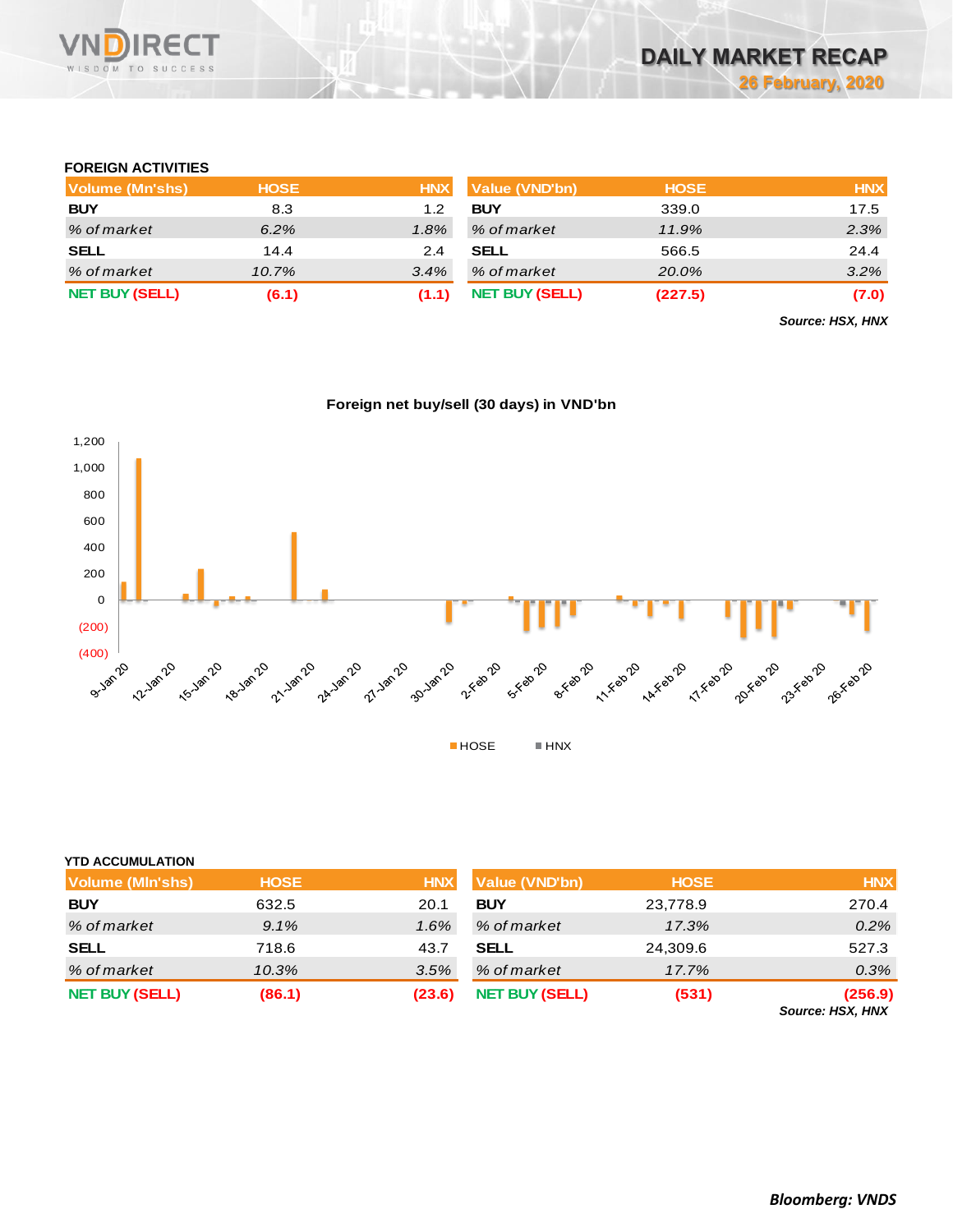### **FOREIGN ACTIVITIES**

WISDOM TO SUCCESS

**RECT** 

VNĪ

|               |                               | <b>HOSE</b> |         |       |                        | <b>HNX</b>                    |                      |          |         |       |                 |  |
|---------------|-------------------------------|-------------|---------|-------|------------------------|-------------------------------|----------------------|----------|---------|-------|-----------------|--|
|               | Top buy by foreigners (value) |             |         |       | <b>VND'bn</b>          | Top buy by foreigners (value) |                      |          |         |       |                 |  |
| <b>Ticker</b> | Last<br><b>Price</b>          | Chg         | %chg    | Value | <b>Index</b><br>impact | Ticker                        | Last<br><b>Price</b> | Chg      | %chg    | Value | Index<br>impact |  |
| <b>VNM</b>    | 105,000                       | $-3,000$    | $-2.78$ | 74.2  | $-1.519$               | <b>PVS</b>                    | 15,400               | $-300$   | $-1.91$ | 14.2  | 0.000           |  |
| <b>CTG</b>    | 25,800                        | $-300$      | $-1.15$ | 55.2  | $-0.325$               | <b>TIG</b>                    | 7,300                | $-300$   | $-3.95$ | 1.3   | 0.000           |  |
| SAB           | 177,000                       | $-1,000$    | $-0.56$ | 31.2  | $-0.186$               | <b>VCS</b>                    | 67,000               | $-1,000$ | $-1.47$ | 0.5   | 0.000           |  |
| <b>VCB</b>    | 85,000                        | $-1,200$    | $-1.39$ | 25.9  | $-1.294$               | <b>SLS</b>                    | 64,000               | $-1,000$ | $-1.54$ | 0.5   | 0.000           |  |
| <b>VIC</b>    | 105,900                       | $-1.100$    | $-1.03$ | 20.6  | $-1.082$               | <b>VCG</b>                    | 24,300               | 100      | 0.41    | 0.2   | 0.000           |  |

|               | Top sell by foreigners (value) |          |         |       | <b>VND'bn</b>   | Top sell by foreigners (value) |                      |        |         |       |                 |
|---------------|--------------------------------|----------|---------|-------|-----------------|--------------------------------|----------------------|--------|---------|-------|-----------------|
| <b>Ticker</b> | Last<br><b>Price</b>           | Chg      | %chg    | Value | Index<br>impact | Ticker                         | Last<br><b>Price</b> | Chg    | %chg    | Value | Index<br>impact |
| VNM           | 105,000                        | $-3.000$ | $-2.78$ | 144.0 | $-1.519$        | <b>PVS</b>                     | 15.400               | $-300$ | $-1.91$ | 14.5  | 0.000           |
| <b>VCB</b>    | 85,000                         | $-1,200$ | $-1.39$ | 63.3  | $-1.294$        | TIG                            | 7,300                | $-300$ | $-3.95$ | 5.4   | 0.000           |
| <b>HPG</b>    | 22,750                         | $-350$   | $-1.52$ | 33.6  | $-0.281$        | <b>SHB</b>                     | 8,000                | 700    | 9.59    | 2.6   | 0.000           |
| <b>VIC</b>    | 105,900                        | $-1,100$ | $-1.03$ | 31.3  | $-1.082$        | <b>APS</b>                     | 3,300                | 300    | 10.00   | 0.7   | 0.000           |
| <b>VJC</b>    | 125,000                        | $-2,000$ | $-1.57$ | 29.8  | $-0.315$        | <b>SHS</b>                     | 6,900                | 200    | 2.99    | 0.4   | 0.000           |

|               | Top net buy by foreigners (value) |          |         |       | <b>VND'bn</b>   | Top net buy by foreigners (value) |                      |          |         |       |                 |
|---------------|-----------------------------------|----------|---------|-------|-----------------|-----------------------------------|----------------------|----------|---------|-------|-----------------|
| <b>Ticker</b> | Last<br><b>Price</b>              | Chg      | %chg    | Value | Index<br>impact | Ticker                            | Last<br><b>Price</b> | Chg      | %chg    | Value | Index<br>impact |
| <b>CTG</b>    | 25,800                            | $-300$   | $-1.15$ | 34.1  | $-0.325$        | VCS                               | 67,000               | $-1,000$ | $-1.47$ | 0.5   | 0.000           |
| <b>SBT</b>    | 21,800                            | $-100$   | $-0.46$ | 6.2   | $-0.017$        | <b>SLS</b>                        | 64,000               | $-1,000$ | $-1.54$ | 0.5   | 0.000           |
| SAB           | 177,000                           | $-1,000$ | $-0.56$ | 3.8   | $-0.186$        | VCG                               | 24,300               | 100      | 0.41    | 0.2   | 0.000           |
| <b>HDB</b>    | 27,700                            | $-300$   | $-1.07$ | 2.0   | $-0.086$        | <b>DHT</b>                        | 46,800               | $-600$   | $-1.27$ | 0.1   | 0.000           |
| <b>PPC</b>    | 28,000                            | 100      | 0.36    | 1.6   | 0.009           | <b>NBC</b>                        | 6,500                | 0        | 0.00    | 0.1   | 0.000           |

|               | Top net sell by foreigners (value) |          |         |         | <b>VND'bn</b> | Top net sell by foreigners (value) |              |        |         |         |              |
|---------------|------------------------------------|----------|---------|---------|---------------|------------------------------------|--------------|--------|---------|---------|--------------|
| <b>Ticker</b> | Last                               | Chg      | %chg    | Value   | Index         | Ticker                             | Last         | Chg    | %chg    | Value   | <b>Index</b> |
|               | <b>Price</b>                       |          |         |         | impact        |                                    | <b>Price</b> |        |         |         | impact       |
| <b>VNM</b>    | 105,000                            | $-3.000$ | $-2.78$ | $-69.8$ | $-1.519$      | TIG                                | 7,300        | $-300$ | $-3.95$ | $-4.16$ | 0.000        |
| <b>VCB</b>    | 85,000                             | $-1,200$ | $-1.39$ | $-37.4$ | $-1.294$      | <b>SHB</b>                         | 8,000        | 700    | 9.59    | $-2.56$ | 0.000        |
| <b>HPG</b>    | 22.750                             | $-350$   | $-1.52$ | $-19.2$ | $-0.281$      | APS                                | 3,300        | 300    | 10.00   | $-0.66$ | 0.000        |
| <b>VHM</b>    | 80,900                             | $-2,200$ | $-2.65$ | $-19.1$ | $-2.143$      | <b>SHS</b>                         | 6,900        | 200    | 2.99    | $-0.30$ | 0.000        |
| <b>MSN</b>    | 49,750                             | $-850$   | $-1.68$ | $-14.5$ | $-0.289$      | IVS                                | 9,000        | 800    | 9.76    | $-0.28$ | 0.000        |

*26-Feb-20*

*Source: Bloomberg, HOSE, HNX*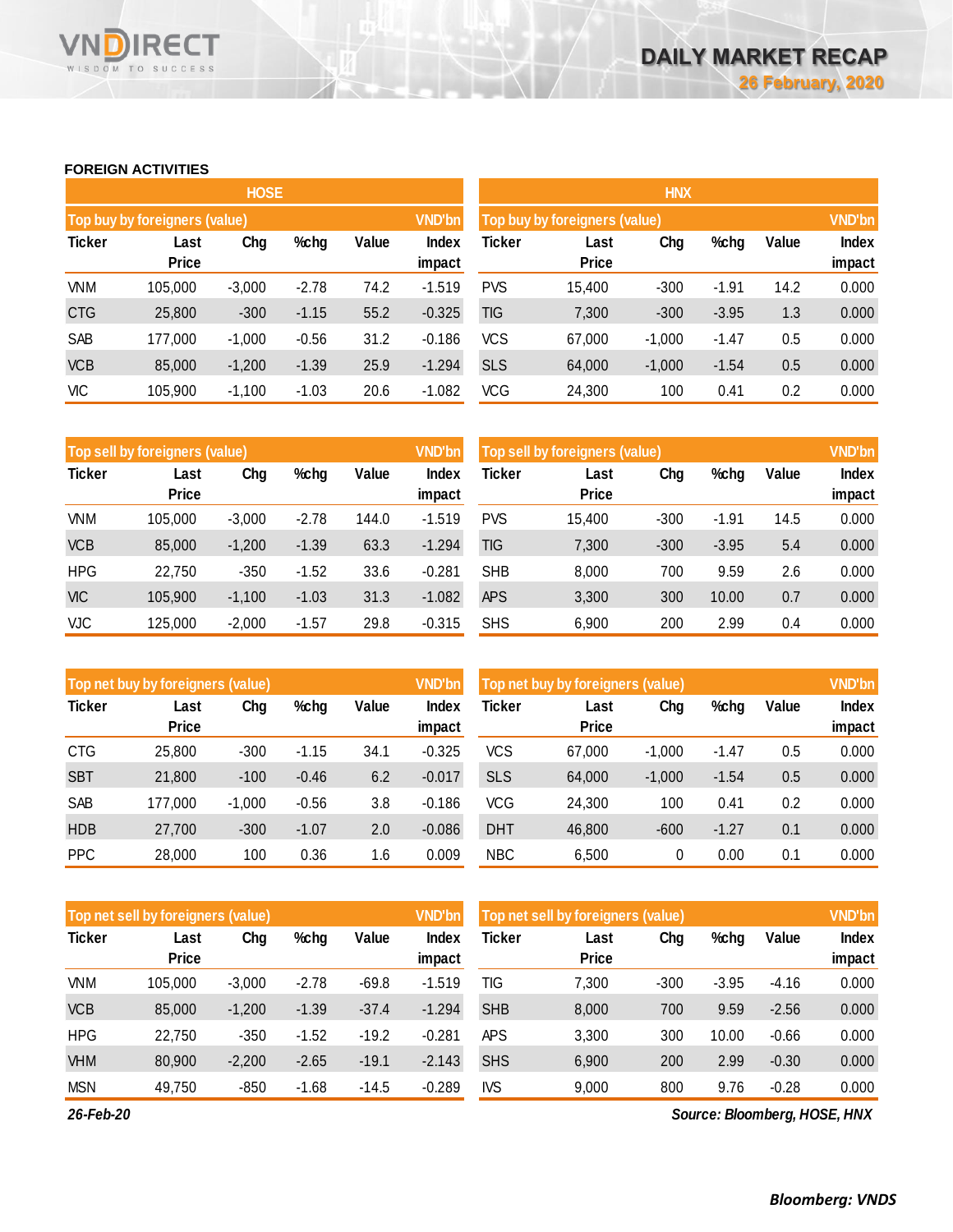# **TOP 60 MARKET CAP STOCKS SNAPSHOT ON HOSE**

**RECT** 

WISDOM TO SUCCESS

**VND** 

| No. Ticker             | <b>Price</b>     |                 | Price change (%) |                 |                | Mkt. Cap Outs. Vol. Float ratio |              |              | Avail. Fil Ave. daily vol. | P/E          | P/B          | <b>ROE</b>   | <b>ROA</b>    |
|------------------------|------------------|-----------------|------------------|-----------------|----------------|---------------------------------|--------------|--------------|----------------------------|--------------|--------------|--------------|---------------|
|                        | <b>VND</b>       | 1 <sub>M</sub>  | <b>3M</b>        | 6M              | <b>US\$mln</b> | <b>MIn'shs</b>                  | $\%$         |              | $% (30 days-shs)$          | $\pmb{\chi}$ | $\pmb{\chi}$ | $\%$         | %             |
| 1 VIC VM               | 105,900          | $-7.8$          | $-8.1$           | $-15.1$         | 15,410         | 3,382                           | 23.2         | 22.0         | 511,803                    | 46.7         | 4.7          | 11.7         | 2.2           |
| 2 VCB VM               | 85,000           | $-9.0$          | 0.4              | 9.3             | 13,563         | 3,709                           | 25.2         | 6.2          | 1,000,926                  | 17.0         | 3.7          | 25.1         | 1.6           |
| 3 VHM VM               | 80,900           | $-9.5$          | $-13.3$          | $-5.8$          | 11,449         | 3,290                           | 29.1         | 34.0         | 629,967                    | 12.7         | 4.9          | 43.1         | 13.4          |
| 4 BID VM               | 47,000           | $-15.3$         | 17.5             | 24.2            | 8,133          | 4,022                           | 18.8         | 12.0         | 1,016,366                  | 19.6         | 2.5          | 13.5         | 0.6           |
| 5 VNM VM               | 105,000          | $-13.4$         | $-14.6$          | $-12.9$         | 7,866          | 1,741                           | 46.2         | 41.3         | 1,006,015                  | 19.2         | 6.6          | 35.8         | 25.8          |
| 6 GAS VM               | 79,900           | $-15.8$         | $-21.7$          | $-21.3$         | 6,579          | 1,914                           | 4.2          | 45.3         | 279,599                    | 13.1         | 3.2          | 25.5         | 19.1          |
| 7 SAB VM               | 177,000          | $-23.9$         | $-23.0$          | $-35.3$         | 4,883          | 641                             | 10.4         | 36.7         | 55,966                     | 23.7         | 6.0          | 29.9         | 20.5          |
| 8 CTG VM               | 25,800           | 0.8             | 21.7             | 27.1            | 4,133          | 3,723                           | 35.5         | 0.4          | 8,802,781                  | 10.2         | 1.3          | 13.1         | 0.8           |
| 9 TCB VM               | 22,350           | $-7.6$          | $-4.7$           | 5.2             | 3,366          | 3,500                           | 79.7         | 0.0          | 3,168,259                  | 7.8          | 1.3          | 17.8         | 2.9           |
| 10 VPB VM<br>11 VREVM  | 28,300<br>29,000 | 19.9<br>$-11.0$ | 38.4<br>$-15.0$  | 40.8<br>$-16.9$ | 2,968<br>2,835 | 2,438<br>2,272                  | 72.7<br>39.7 | 0.0<br>16.0  | 4,188,256<br>1,325,607     | 8.4<br>23.1  | 1.6<br>2.4   | 21.5<br>10.3 | 2.4           |
| 12 VJC VM              | 125,000          | $-14.7$         | $-12.8$          | $-5.3$          | 2,817          | 524                             | 46.4         | 10.5         | 413,271                    | 15.8         | 4.3          | 28.7         | 7.6<br>9.7    |
| 13 HPG VM              | 22,750           | $-13.5$         | 0.4              | $-0.2$          | 2,702          | 2,761                           | 52.3         | 10.4         | 7,467,102                  | 8.8          | 1.3          | 17.0         | 8.3           |
| 14 PLX VM              | 50,100           | $-12.6$         | $-15.4$          | $-17.6$         | 2,567          | 1,191                           | 8.9          | 6.6          | 351,823                    | 14.3         | 2.6          | 19.6         | 7.2           |
| 15 MSN VM              | 49,750           | $-6.8$          | $-30.4$          | $-34.5$         | 2,502          | 1,169                           | 25.8         | 10.4         | 948,118                    | 10.4         | 1.4          | 15.4         | 6.9           |
| 16 NVL VM              | 53,800           | $-3.9$          | $-4.8$           | $-13.2$         | 2,244          | 970                             | 24.5         | 32.0         | 462,000                    | 15.1         | 2.3          | 16.3         | 4.3           |
| 17 MWG VM              | 106,200          | $-10.9$         | $-6.4$           | $-8.8$          | 2,071          | 453                             | 92.7         | 0.0          | 716,546                    | 12.3         | 3.9          | 36.3         | 11.0          |
| 18 MBB VM              | 20,500           | $-8.5$          | $-9.5$           | $-5.0$          | 2,070          | 2,347                           | 77.6         | 0.0          | 7,289,054                  | 5.9          | 1.3          | 22.1         | 2.0           |
| 19 BVHVM               | 55,500           | $-17.2$         | $-22.3$          | $-28.7$         | 1,772          | 742                             | 31.9         | 19.6         | 192,320                    | 34.0         | 2.2          | 6.7          | 0.9           |
| 20 FPT VM              | 55,000           | $-2.7$          | $-3.7$           | 2.4             | 1,605          | 678                             | 75.4         | 0.0          | 1,627,760                  | 13.0         | 2.7          | 21.6         | 9.9           |
| 21 HVN VM              | 23,100           | $-29.6$         | $-31.9$          | $-38.4$         | 1,410          | 1,418                           | 3.9          | 20.0         | 580,006                    | 14.1         | 1.8          | 12.8         | 2.9           |
| 22 HDB VM              | 27,700           | $-4.5$          | $-0.4$           | 5.3             | 1,147          | 963                             | 72.1         | 6.4          | 1,690,889                  | 7.5          | 1.4          | 20.8         | 1.6           |
| 23 POW VM              | 10,200           | $-8.1$          | $-23.9$          | $-20.9$         | 1,028          | 2,342                           | 87.9         | 36.1         | 2,360,113                  | 9.6          | 0.9          | 9.7          | 4.3           |
| 24 EIB VM              | 17,250           | $-1.1$          | 0.0              | 2.4             | 912            | 1,229                           | 94.0         | 0.0          | 135,474                    | 24.5         | 1.3          | 5.7          | 0.5           |
| 25 STB VM              | 11,200           | 2.8             | 10.3             | 6.2             | 869            | 1,804                           | 96.2         | 11.3         | 8,175,095                  | 8.2          | 0.8          | 9.6          | 0.6           |
| 26 PNJ VM              | 83,000           | $-9.1$          | $-0.4$           | $-1.0$          | 804            | 225                             | 72.8         | 0.0          | 786,888                    | 15.6         | 4.1          | 28.6         | 15.8          |
| 27 TPB VM              | 20,750           | $-3.5$          | $-5.3$           | $-8.0$          | 738            | 827                             | 53.8         | 0.0          | 117,032                    | 5.6          | 1.3          | 26.1         | 2.1           |
| 28 HNG VM              | 13,400           | $-4.6$          | $-7.9$           | $-21.2$         | 639            | 1,109                           | 16.7         | 48.6         | 214,365                    | <b>N/A</b>   | 1.5          | $-22.5$      | $-8.6$        |
| 29 BHN VM              | 59,000           | $-18.1$         | $-23.9$          | $-36.9$         | 588            | 232                             | 0.9          | 31.4         | 2,637                      | 24.8         | 3.0          | 12.5         | 6.6           |
| 30 KDH VM              | 24,500           | $-5.4$          | $-7.7$           | 1.7             | 574            | 544                             | 74.5         | 4.4          | 210,861                    | 14.5         | 1.7          | 12.6         | 7.8           |
| 31 TCH VM              | 36,550           | $-9.9$          | 31.0             | 63.9            | 556            | 353                             | 50.0         | 41.9         | 808,634                    | 22.8         | 2.9          | 12.9         | 8.0           |
| 32 SBT VM              | 21,800           | 17.2            | 17.8             | 36.3            | 550            | 587                             | 20.1         | 93.4         | 1,657,234                  | 43.0         | 1.8          | 4.4          | 1.8           |
| 33 DHG VM              | 97,100           | 10.3            | 2.8              | 4.2             | 546            | 131                             | 5.6          | 45.7         | 43,755                     | 20.8         | 3.8          | 18.8         | 15.2          |
| 34 REE VM              | 34,100           | $-7.8$          | $-6.6$           | $-6.1$          | 455            | 310                             | 55.9         | 0.0          | 767,525                    | 6.5          | 1.0          | 16.6         | 9.3           |
| 35 GEX VM              | 18,650           | $-5.8$          | $-8.4$<br>2.2    | $-5.8$          | 392            | 488                             | 84.5         | 33.5         | 550,361                    | 13.7         | 1.4          | 10.6         | 3.3           |
| 36 PPC VM<br>37 PDR VM | 28,000<br>25,900 | 6.3<br>$-2.3$   | 0.0              | 7.7<br>$-0.8$   | 386<br>365     | 321<br>328                      | 24.6<br>37.2 | 32.6<br>44.4 | 223,069<br>674,818         | 7.1<br>9.8   | 1.5<br>2.0   | 21.8<br>22.5 | 17.8<br>$7.0$ |
| 38 SSIVM               | 16,100           | $-16.6$         | $-19.5$          | $-25.5$         | 359            | 518                             | 83.8         | 46.1         | 1,954,223                  | 9.0          | 0.9          | 9.9          | 3.6           |
| 39 VGC VM              | 18,300           | 0.3             | $-1.1$           | $-0.5$          | 353            | 448                             | 12.3         | 35.7         | 209,983                    | 12.6         | 1.3          | 10.3         | 3.5           |
| 40 LGC VM              | 39,850           | 0.9             | 2.2              | $-9.4$          | 331            | 193                             | 0.6          | 4.0          | 192                        | 21.4         | 2.6          | 12.7         | 3.5           |
| 41 KBC VM              | 14,600           | $-4.6$          | $-5.2$           | $-6.7$          | 295            | 470                             | 71.4         | 23.8         | 2,956,137                  | 8.0          | 0.7          | 9.3          | 5.1           |
| 42 VPIVM               | 41,950           | $-0.7$          | 1.6              | 1.3             | 289            | 160                             | 100.0        | 43.2         | 381,122                    | 12.8         | 2.7          | 22.0         | 6.6           |
| 43 DXG VM              | 12,000           | $-8.0$          | $-15.2$          | $-16.1$         | 270            | 519                             | 83.9         | 5.7          | 2,119,097                  | 4.2          | 0.9          | 20.3         | 7.2           |
| 44 NLG VM              | 24,700           | $-12.1$         | $-11.8$          | $-11.5$         | 265            | 250                             | 62.1         | 0.6          | 467,201                    | 6.6          | 1.2          | 18.7         | 9.4           |
| 45 PHR VM              | 44,850           | 12.1            | $-20.5$          | $-36.7$         | 261            | 135                             | 32.8         | 43.2         | 478,560                    | 12.3         | 2.4          | 17.6         | 8.6           |
| 46 VHC VM              | 32,000           | $-19.2$         | $-14.7$          | $-19.9$         | 250            | 182                             | 50.1         | 65.5         | 160,410                    | 5.0          | 1.2          | 26.3         | 18.3          |
| 47 SCS VM              | 115,000          | $-11.5$         | $-17.8$          | $-27.3$         | 249            | 50                              | 98.7         | 28.1         | 20,375                     | 11.5         | 6.2          | 57.6         | 49.2          |
| 48 NT2 VM              | 19,750           | 3.7             | $-13.4$          | $-20.7$         | 245            | 288                             | 32.3         | 30.3         | 247,466                    | 7.7          | 1.4          | 19.1         | 9.3           |
| 49 GMD VM              | 18,900           | $-12.3$         | $-21.9$          | $-33.2$         | 241            | 297                             | 81.0         | 0.0          | 447,394                    | 11.8         | 1.0          | 8.1          | 5.1           |
| 50 HT1 VM              | 14,600           | $-2.0$          | 1.4              | $-4.9$          | 240            | 382                             | 99.9         | 42.5         | 58,398                     | $7.5$        | 1.0          | 13.8         | 6.9           |
| 51 CII VM              | 22,300           | $-12.5$         | $-5.7$           | 9.9             | 238            | 248                             | 81.8         | 19.6         | 435,069                    | 8.1          | 1.0          | 12.9         | 2.7           |
| 52 HPX VM              | 26,700           | 0.8             | 0.9              | 1.1             | 230            | 200                             | 90.3         | 35.2         | 302,379                    | 12.0         | 2.1          | 19.3         | 6.4           |
| 53 VCF VM              | 200,200          | 9.4             | 9.4              | 11.3            | 229            | 27                              | 1.5          | 48.4         | 397                        | 7.8          | 3.7          | 47.6         | 30.7          |
| 54 HCM VM              | 17,100           | $-23.0$         | $-28.8$          | $-17.8$         | 225            | 305                             | 22.1         | 45.0         | 1,295,930                  | 12.0         | 1.2          | 11.7         | 6.8           |
| 55 PVD VM              | 12,200           | $-18.4$         | $-21.3$          | $-32.0$         | 221            | 421                             | 49.5         | 30.8         | 3,223,459                  | 34.8         | 0.4          | 1.4          | 0.9           |
| 56 CTD VM              | 62,500           | 17.0            | $-6.3$           | $-35.6$         | 205            | 76                              | 67.4         | 2.2          | 198,645                    | 7.1          | 0.6          | 8.2          | 4.3           |
| 57 DPM VM              | 11,950           | $-5.2$          | $-6.6$           | $-12.1$         | 201            | 391                             | 36.7         | 30.1         | 302,742                    | 15.4         | 0.6          | 4.7          | 3.3           |
| 58 PAN VM              | 21,400           | $-3.8$          | $-6.6$           | $-8.1$          | 199            | 216                             | 78.4         | 4.7          | 13,326                     | 17.6         | 1.2          | 6.9          | 2.5           |
| 59 GEG VM              | 22,200           | $-12.3$         | $-19.3$          | <b>N/A</b>      | 195            | 204                             | 58.6         | 12.2         | 343,933                    | 19.2         | 1.9          | 10.3         | 4.6           |
| 60 VSH VM              | 21,700           | 2.4             | 0.9              | 11.6            | 193            | 206                             | 50.3         | 36.2         | 10,494                     | 28.6         | 1.4          | 5.2          | 1.9           |